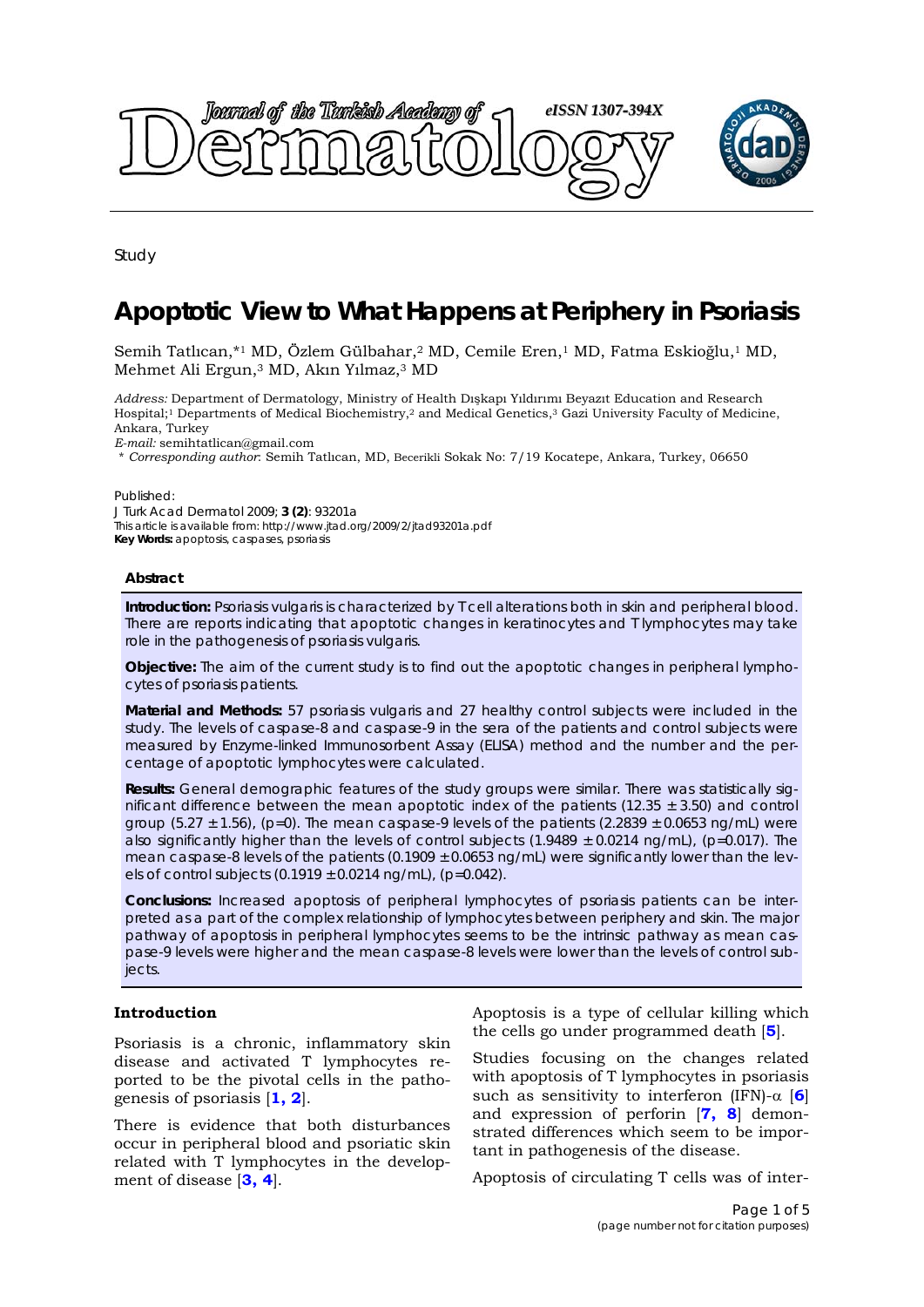est in some chronic skin disorders such as psoriasis, contact dermatitis and atopic dermatitis patients [**9**].

Two signaling pathways take role in apoptosis; one is the extrinsic pathway in which caspase-8 take role and the other is the intrinsic pathway which involves caspase-9. It is showed that peripheral lymphocytes may use both intrinsic and extrinsic pathway in certain circumstances [**10**].

In this study, by comparing psoriatic patients with healthy subjects in terms of the percentage of peripheral lymphocyte apoptosis, we discussed its possible role in the pathogenesis of psoriasis. Also by measuring the levels of caspase-8 and caspase-9 both in psoriatic patients and control group we investigated whether there was a switch in favor of one of the apoptotic pathways.

# **Materials and Methods**

### **Patients and Controls**

57 untreated psoriasis vulgaris patients and 27 age and sex matched healthy control subjects were included in the study. Psoriasis vulgaris diagnosis was made clinically and confirmed histopathologically. The extent of the lesions and severity of the disease was calculated according to *Psoriasis Area and Severity Index* (PASI) scores. Patients and control subjects having a history of systemic illnesses such as diabetes mellitus, renal and hepatic insufficiency, internal malignancies, using any systemic drugs and, having smoking habit were not included in the study.

### **Blood Collection**

After the approval of the study protocol by the local ethical committee of our hospital, an informed consent was obtained from all enrollees. None of the patients used any systemic agent for the treatment of the disease previously. Topicals were ceased at least two weeks prior to the blood sampling. Blood samples (10 mL) were collected by a 25-gauge needle in sitting position through antecubital vein, avoiding haemolysis, after a rest of 30 minutes at 9:00 a.m. following an overnight fast.

# **Laboratory Methods**

#### **Measurement of Serum Caspase 8 and Caspase 9 Levels**

Serum was obtained by the centrifugation of the collected blood and immediately stored at -80º C until use. Serum caspase-8 levels were measured Enzyme-linked Immunosorbent Assay (ELISA) method using commercial kits (*Bender MedSystems, Vienna, Austria*). Minimum detectable concentration for caspase-8 was 0.10 ng/

mL. Intra-assay and inter-assay variation coefficients for caspase-8 were <6.7% and <8.5%, respectively [**11**].

Serum caspase-9 levels were measured Enzymelinked Immunosorbent Assay (ELISA) method using commercial kits (*Bender MedSystems, Vienna, Austria*). Minimum detectable concentration for caspase-9 was 0.40 ng/mL. Intra-assay and inter-assay variation coefficients for caspase -9 were <6.6% and <9.0%, respectively [**12, 13**].

# **Lymphocyte Isolation and Morphological Assessment of Apoptosis**

#### **Lymphocyte Isolation**

Peripheral venous blood was drawn from patients and controls into heparinized Vacutainer™ tubes. Blood samples were layered on Ficoll and centrifuged at 500 g for 10 min to separate mononuclear cells. The buffy coat was recovered and washed twice with RPMI 1640 (Biological Industries).

### **Morphological Assessment of Apoptosis**

After isolation of the lymphocytes, the cell pellets were collected on a glass slide, stained with 1 uL of a mixture of acridine orange (Sigma A-6014, 100 µg/mL) and ethidium bromide (100 ug/mL, Sigma E-8751) in PBS and immediately examined under a fluorescence microscope at a 490 nm excitation wavelength. Acridine orange, a vital dye, enters cells through an intact cytoplasmic membrane and intercalates into DNA making it appear green, with structure variations in fluorescence intensity in normal nuclei due to the relative distribution of euchromatine and heterochromatin. In contrast, apoptotic nuclei have condensed chromatin, which is uniformly stained, and takes the form of crescent or numerous featureless bright spherical bodies. Passive diffusion of acridine orange induces, in addition, a green cytoplasmic coloration. Ethidium bromide is only taken up by cells with a damaged cytoplasmic membrane and stains the nucleus in red, with the same characteristic apoptotic features in the case of secondary necrosis or intact nuclear structure in cell death due to primary necrosis [**14, 15**].

# **Analysis of the Lymphocytes**

The analyses were performed under a Fluorescent microscope. Viable and apoptotic cells were calculated. Apoptotic index is defined as the ratio of the number of the apoptotic cells to the total cell number.

### **Statistical Analysis**

Statistical analyses were carried out with SPSS for Windows version 15.0 statistical software (*SPSS Inc., Chicago, IL, USA*). Continuous variables are presented as mean ± standard deviation and categorical variables as percentages.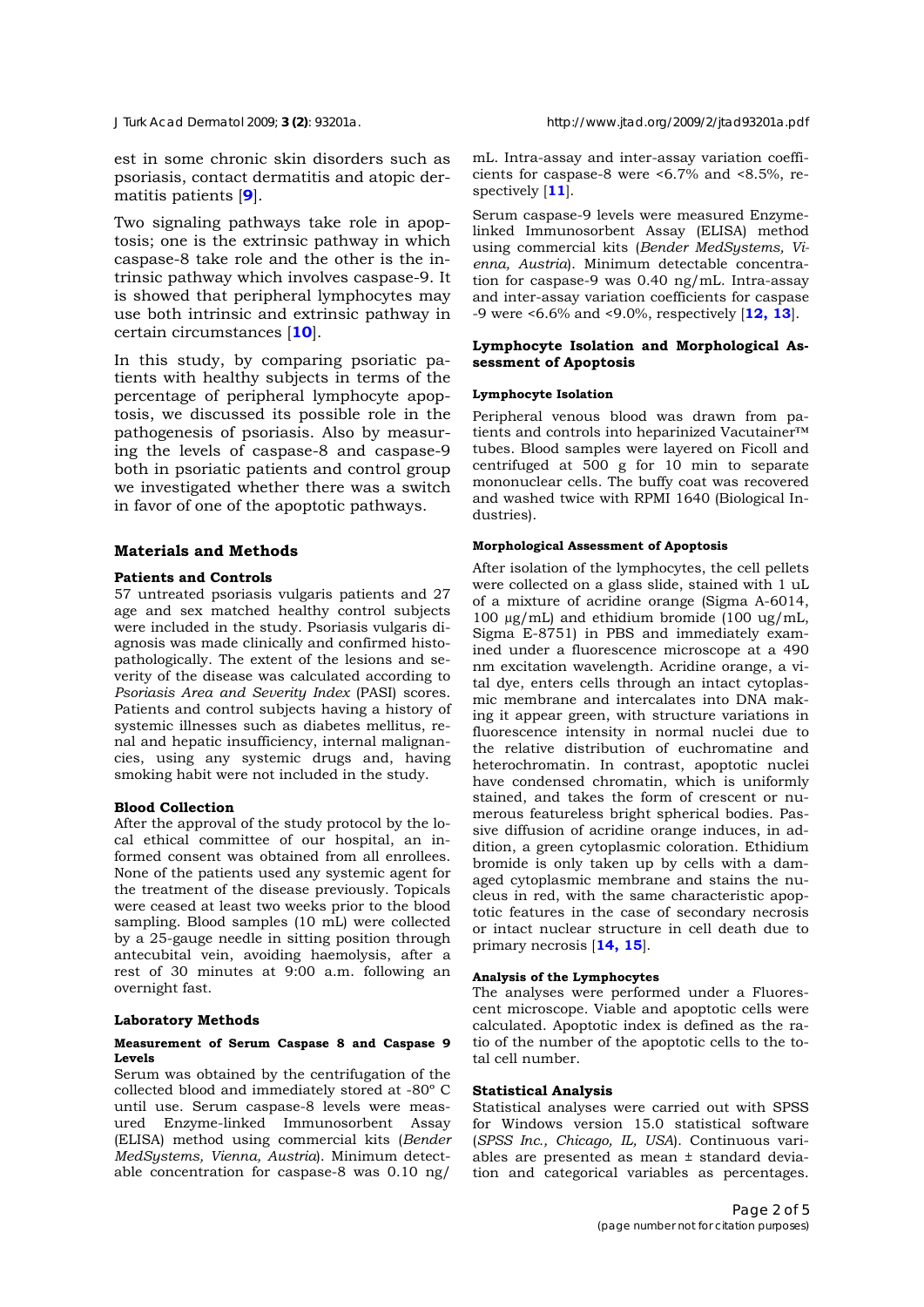Continuous variables were examined for normality by *Shapiro-Wilks* test. For normally distributed variables, differences between the groups were determined by t test. Mann Whitney test was used for not normally distributed variables. Associations between the continuous variables were investigated by *Pearson* correlation coefficient or *Spearman* rank correlation coefficient. *Wilcoxon* signed rank test was used to examine the difference between before and after the treatment. Significance value considered as 0.05.

# **Results**

The general features of study groups were similar (**Table 1**). The mean age and gender distribution of psoriasis vulgaris patients (40.09 ± 14.04 years; 29 female, 28 male) and, control subjects  $(38.89 \pm 14.12 \text{ years})$ 11 female, 16 male) were similar. Mean disease duration was  $184.37 \pm 156.73$  months.

Whereas the mean serum caspase-8 levels of patients  $(0.1909 \pm 0.0653 \text{ ng/mL})$  were significantly lower than the levels of control subjects  $(0.1919 \pm 0.0214 \text{ ng/mL})$ , (P=0.042); the mean serum caspase-9 levels of the patients  $(2.2839 \pm 0.0653 \text{ ng/mL})$ were significantly higher than the levels of control subjects  $(1.9489 \pm 0.0214 \text{ ng/mL})$ , (P=0.017).

Mean apoptotic index of the patient group  $(12.35 \pm 3.50)$  was significantly higher than the mean apoptotic index of the control group  $(5.27 \pm 1.56)$ ,  $(p=0)$ .

There was no correlation between the caspase-8, caspase-9 and apoptotic index both in patient and control groups, as well as PASI scores.

#### **Discussion**

Psoriasis is a chronic skin disorder in which the T cell infiltration of the skin is one of the characteristic finding [**16**]. Studies strengthened the major role of T cells and drew attention to the changes in peripheral T lymphocytes such as type 1 cytokine production [**4, 17**], increased sensitivity to IFN-  $\alpha$  **[6**] and expression of perforin [8].

The possible role of biological molecules related with apoptosis such as IFN- $\alpha$ , perforin and peroxisome proliferator-activated receptor (PPAR)  $\delta$  were discussed in relevant studies [**6, 8, 18**].

Peripheral T cell apoptosis was investigated in atopic dermatitis previously. The relevant study also dealt with the apoptosis of peripheral T cell apoptosis in four psoriasis patients but the results of these patients were not primarily compared with controls [**9**].

Although the exact target cell was not explained, it is demonstrated that the expression of perforin which is involved in apoptosis is higher among peripheral blood T lymphocytes in severe psoriasis when compared to mild disease [**8**] also in exacerbation of disease [**7, 19**].

*Eriksen* et al in their study with three psoriasis patient and three healthy subjects showed that IFN- $\alpha$  signaling was increased

**Table 1.** Clinical Features of Patients, Demographic Features and Laboratory Results of Study Groups and P Values

| <b>Variables</b>                    | <b>Patients</b>     | Controls                 | P values                 |
|-------------------------------------|---------------------|--------------------------|--------------------------|
| $Age*$                              | $40.09 \pm 14.04$   | $38.89 \pm 14.12$        | P > 0.05                 |
| Gender $(F/M)$ , $(n, \frac{1}{6})$ | 29/28 (50.9/49.1)   | $11/16$ (40.7/59.3)      | P > 0.05                 |
| Disease duration*                   | $184.37 \pm 156.73$ |                          |                          |
| Nail involvement (n $/$ %)          | 18 / 31.57          |                          |                          |
| Arthritis (n $/$ %)                 | 7/12.28             |                          |                          |
| PASI scores                         | $21.9 \pm 12.8$     | $\overline{\phantom{a}}$ | $\overline{\phantom{0}}$ |
| Caspase 8*                          | $0.1909 \pm 0.0653$ | $0.1919 \pm 0.0214$      | $P=0.042$                |
| Caspase $9*$                        | $2.2839 \pm 0.6078$ | $1.9489 \pm 0.3891$      | $P=0.017$                |
| Apoptotic index <sup>*</sup>        | $12.35 \pm 3.50$    | $5.27 \pm 1.56$          | $P=0$                    |

\*: Data is given as mean ± standard deviation, F: Female, n: number, %: percentage, M: Male, PASI: Psoriasis Area and Severity Index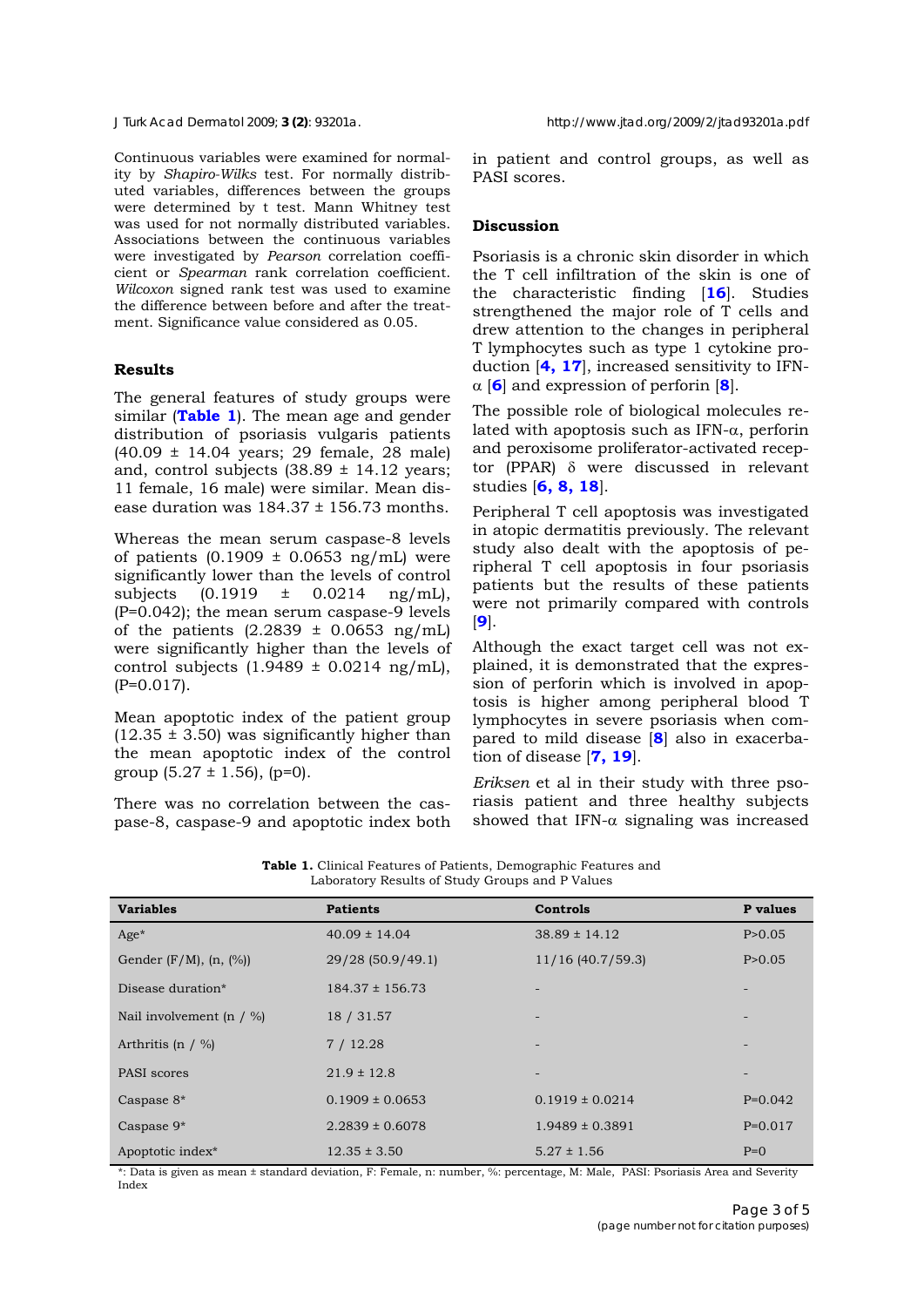in peripheral blood mononuclear cells (PBMC) of psoriatic patients. IFN- $\alpha$  signaling was associated with growth arrest of peripheral T cells but only apoptosis of T lymphocytes in psoriatic skin was studied and data about apoptosis of peripheral T lymphocytes of psoriatic patients were not given [**6**].

*Yacoub* et al found PPAR<sub>8</sub> to be expressed in peripheral blood T cell of healthy subjects and in T cells from skin lesions of psoriatic patients. They ascribed a role for  $PPAR\delta$  in the pathogenesis of psoriasis and showed that IFN- $\alpha$  signaling induces PPAR $\delta$ expression. PPAR $\delta$  results in proliferation of T lymphocytes and protects from apoptosis induced by IFN- $\alpha$  [18]. However the peripheral blood T cells were from healthy subjects and it is questionable whether the results are valid in case of psoriatic patients. Also it should be kept in mind that the primary immunologic changes in the beginning of disease may result in increase or decrease of T cell apoptosis and the results in relevant studies may in fact show the compensatory responses.

We found that the apoptosis of peripheral lymphocytes in psoriasis patients were significantly higher when compared to control subjects. During the development of psoriatic plaque T lymphocytes from the peripheral blood infiltrate skin [**20**]. Our finding that increased apoptosis of peripheral lymphocytes is not discordant with the evidence that even in the absence of subsequent PBMC, the previously infiltrated T lymphocytes which are triggered by inciting event of psoriasis, sustain the psoriasis clinic [**21, 22**]. The correlation of the improvement of psoriatic plaque with the decrease in the T lymphocytes in the skin but not in circulation [**23**], suggest that PASI correlates with the density of T lymphocytes infiltrating the plaque. It is consistent with our finding that the percentage of apoptosis did not correlate with PASI scores.

We found serum caspase-8 levels to be significantly lower in patients when compared to controls whereas caspase-9 levels were higher in psoriatic patients. It is demonstrated that in certain conditions both intrinsic and extrinsic way of apoptosis take role for different subsets of T lymphocytes according to the pathogenesis of disease [**10**].

Also Yacoub et al showed that PPARδ does not protect from Fas induced, namely extrinsic apoptosis but protects from apoptosis by intrinsic pathway [**18**]. This finding may be related with our results that caspase-8 levels were lower but caspase-9 levels were higher in patients.

There is a nonlinear relation between skin and periphery in pathogenesis of psoriasis and it is not known where the trigger resides [**24**]. The results of the relevant studies reflect the dynamics between skin and immune system components.

Considering the remarkable number of our patients and their untreated state, we suggest that increased apoptosis of peripheral lymphocytes provides insight into the pathologic disturbances related with apoptosis and reflects the complex regulation of apoptotic process in peripheral blood mononuclear cells of patients with psoriasis.

Also significantly higher levels of caspase-9 whereas lower levels of caspase-8 psoriatic patients compared to controls, made us to think that there is a switch in apoptotic pathway in favor of intrinsic pathway.

# **References**

- 1. Bjerke JR, Krogh HK, Matre R. Characterization of mononuclear cell infiltrates in psoriatic lesions. J Invest Dermatol 1978; 71: 340-343. PMID: 309493
- 2. Bos JD, Hulsebosch HJ, Krieg SR, Bakker PM, Cormane RH. Immunocompetent cells in psoriasis. In situ immunophenotyping by monoclonal antibodies. Arch Dermatol Res 1983; 275: 181-189. PMID: 6604503
- 3. Krueger JG, Krane JF, Carter DM, Gottlieb AB. Role of growth factors, cytokines, and their receptors in the pathogenesis of psoriasis. J Invest Dermatol 1990; 94 (Suppl):135-140. PMID: 2161887
- 4. Mozzanica N, Cattaneo A, Trabattoni D, Finzi AF, Schmitt E, Ferrario E, Clerici M, Vignati G, Villa ML. Production of type-1 and type-2 cytokines by peripheral blood mononuclear cells of psoriatic patients. Immunology. 1995; 86: 422-426. PMID: 8550080
- 5. Strasser A, O'Connor L, Dixit VM. Apoptosis signaling. Annu Rev Biochem. 2000; 69: 217-245. PMID: 10966458
- 6. Eriksen KW, Lovato P, Skov L, Krejsgaard T, Kaltoft K, Geisler C, Ødum N. Increased sensitivity to interferon-alpha in psoriatic T cells. J Invest Dermatol. 2005; 125: 936-944. PMID: 16297193
- 7. Prpić L, Strbo N, Sotosek V, Gruber F, Podack ER, Rukavina D. Assessment of perforin expression in peripheral blood lymphocytes in psoriatic patients during exacerbation of disease. Acta Derm Venereol Suppl (Stockh). 2000; 211: 14-16. PMID: 11234556